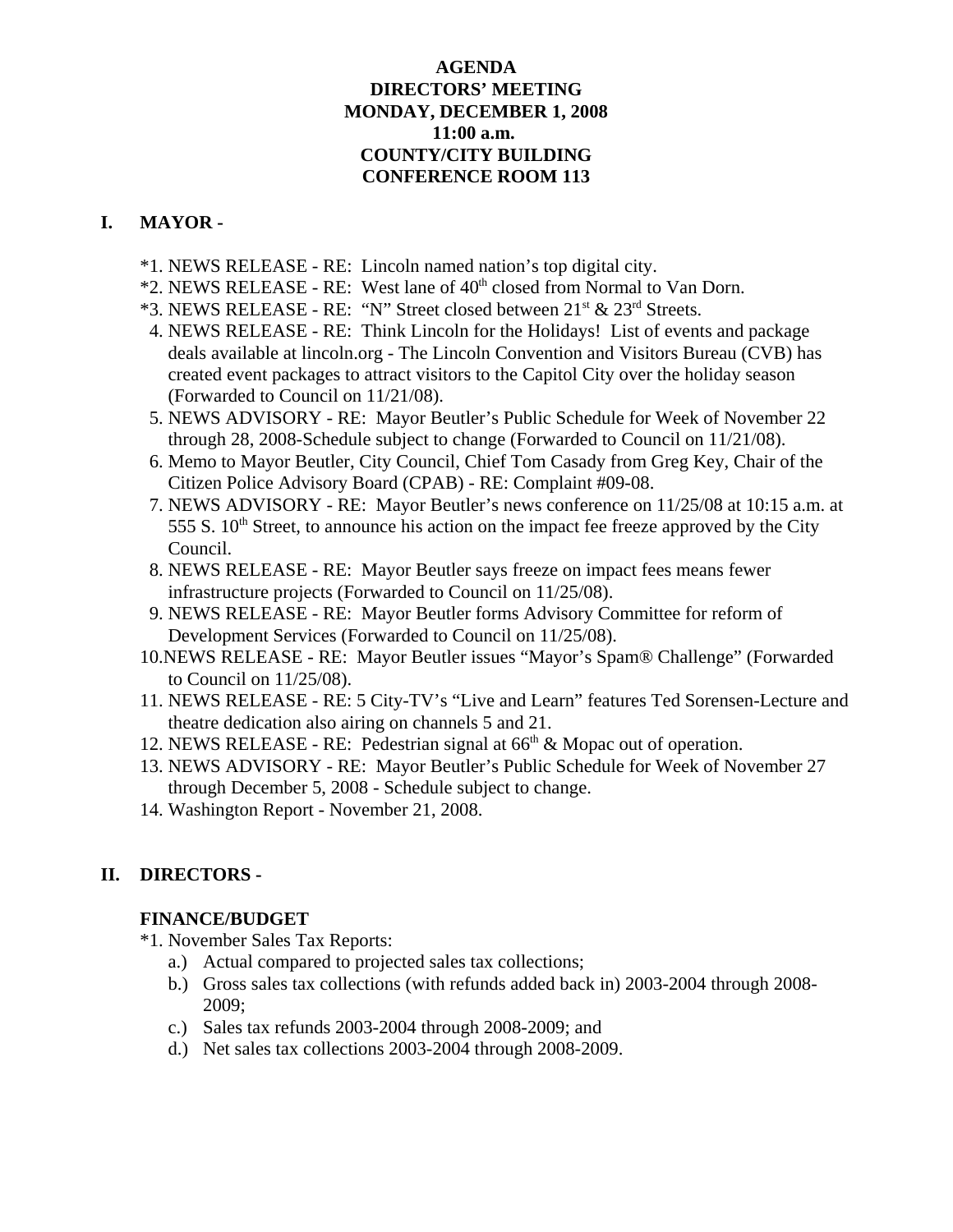## **FINANCE/CITY TREASURER**

1. Monthly City Cash Report for October 2008.

## **LIBRARY**

\*1. Library Director's Report.

## **PLANNING**

\*1. Annexation by Ordinance Map - Ordinance #19167 - Effective: November 11, 2008, 5.46 acres.

## **PUBLIC WORKS/STARTRAN**

1. Memo from Greg MacLean - RE: StarTran Advisory Board Actions.

## **PUBLIC WORKS/WATERSHED MANAGEMENT**

1. E-Mail Information - RE: Resolution 08R-308 - Hazard Mitigation Plan for 12/08/08 Public Hearing (Forwarded to Council on 11/24/08).

## **III. CITY CLERK -** None

## **IV. COUNCIL REQUESTS/CORRESPONDENCE -** None

# **V. MISCELLANEOUS -**

- \*1. E-Mail from Peggy Struwe RE: Information about the Whittier Building.
- \*2. E-Mail from Jodi Delozier RE: Questioning why, and if, the City Council would approve a rate hike increase for LES.
- \*3. Press Release RE: Community Health Endowment of Lincoln (CHE) news report.
- \*4. Letter from Melinda Deinert RE: Suggesting consideration of an inter-city light-rail between Lincoln and Omaha.
- 5. E-Mail from William Stone RE: Camera enforcement on speed limits and red lights.

# **VI. ADJOURNMENT**

## **\*HELD OVER FROM NOVEMBER 24, 2008.**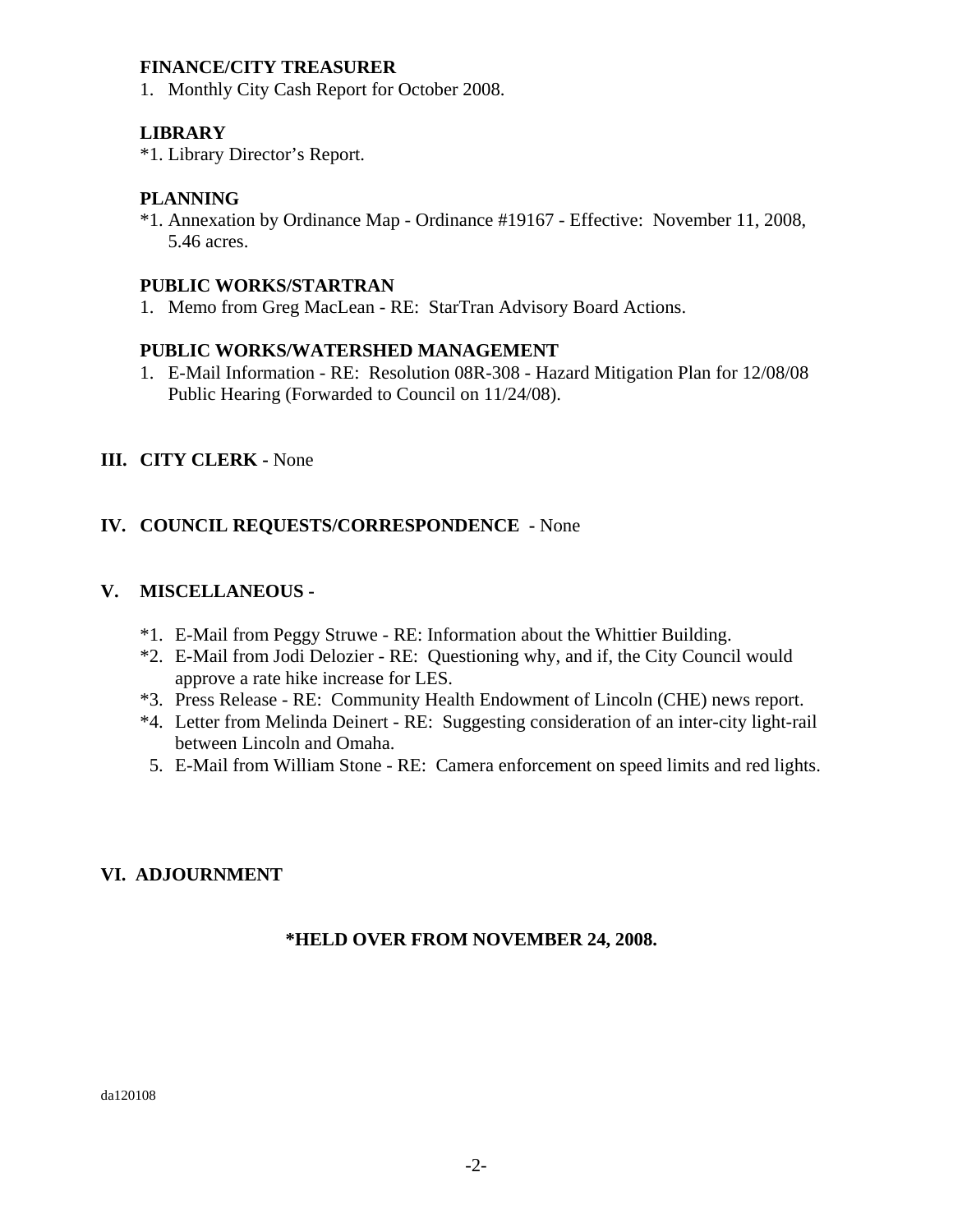## **DIRECTORS' MEETING MINUTES MONDAY, DECEMBER 1, 2008 11:00 a.m. COUNTY/CITY BUILDING CONFERENCE ROOM 113**

**Council Members Present:** Robin Eschliman, Chair; Doug Emery, Vice-Chair; Ken Svoboda, Dan Marvin, John Spatz, Jon Camp

**Council Member Absent:** Jonathan Cook

**Others Present:** Mayor Chris Beutler, Rick Hoppe, Denise Pearce, Trish Owen, Lin Quenzer, Mayor's Office; Deputy City Clerk Teresa Meier; John Hendry, City Attorney; Directors and Department Heads; and Tammy Grammer, City Council Secretary

Ms. Eschliman opened the meeting at 11:06 a.m.

Location Announcement of the Nebraska Open Meetings Act: A Copy of the Nebraska Open Meetings Act is Located on the Wall at the Rear of this Room

### **I. MAYOR -**

Mayor Chris Beutler announced they had another successful year with the City of Lincoln's charitable giving campaign. As you know, they all get together and raise money for the United Way, Community Health Charities, and Community Services Fund. This year they raised \$130, 807 so thank-you for a highly successful campaign. Also, thank-you to Joseph Hall who you will recall was our City endorsed Elvis impersonator who helped them tremendously with this campaign. The winner of the Mayor's Cup for the large department division is Engineering Services who had the highest percentage participation, thank-you. Greg MacLean (Public Works & Utilities Director) accepted the Mayor's Cup for their department. The winner of the Mayor's Cup for the small department division is the Mayor's Office. Trish Owen organized the campaign and she's going to accept this on behalf of the Mayor's Office. [Everyone clapped and congratulated them.]

The Mayor gave an update on the Spam Challenge. They now collected in-hand or pledged over 310 cans of spam. Super Saver put in 100 cans, Scott Young put in 100 cans, and he pledged 200 cans, so they are up to 510 cans of spam. The campaign continues through December  $15<sup>th</sup>$ . They will soon have spam barrels in the Libraries.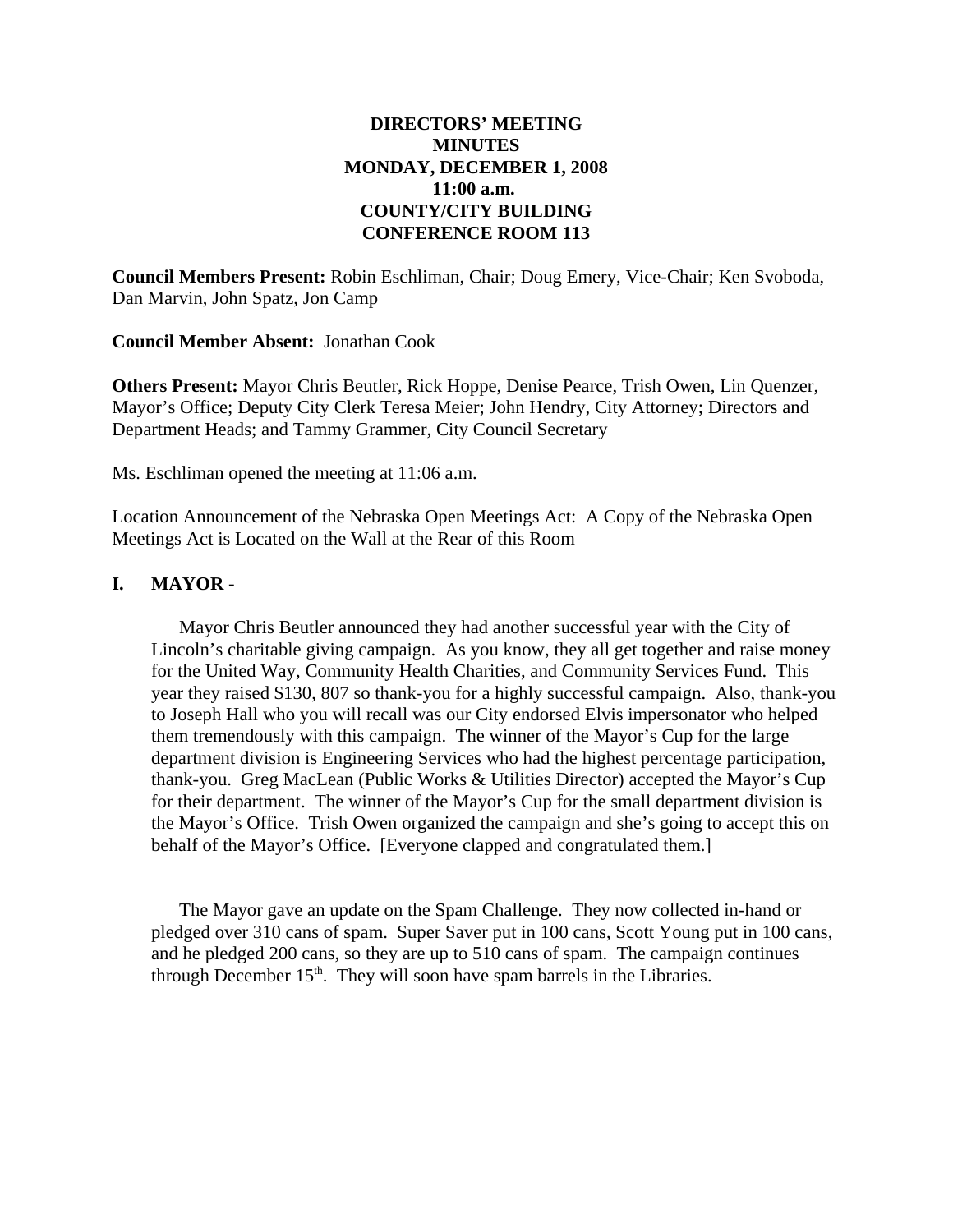Mayor Beutler called on Directors. Bruce Dart (Health Director) stated Item 25 on the Agenda today under '1<sup>st</sup> Reading', he would like to request City Council place this item on indefinite pending for right now. They need to go back and take a look at it. If you give them three to six months to look at it and then they will make some decisions after that. *[#25, 08-157, Amending Section 5.38.050 of the Lincoln Municipal Code to increase permit fees for motels, hotels, rooming, lodging, and apartment houses; and repealing Section 5.38.050 of the Lincoln Municipal Code as hitherto existing.]* 

Jerry Shorney (Parks & Recreation) handed out to Council invitations to their Holiday Ball. They have this event every year for people with special needs. The Holiday Ball has three nights you can attend on December  $8<sup>th</sup>$ ,  $10<sup>th</sup>$  &  $11<sup>th</sup>$  from 7:00 p.m. to 9:00 p.m. at the Auld Community Center.

Mr. Camp stated to the Mayor they had a pre-council this morning on the West Haymarket situation. Kent Morgan mentioned that he would need to visit with you about getting some of the preliminary cost figures to Council. Would it be possible for them to get involved here rather than wait until next February or March? Mayor Beutler replied they are certainly not going to wait until next February or March. The Council is at the top of the list in terms of people who need to be persuaded that this is a good thing overall. They will have figures to Council first, certainly before they become public. They want to get far enough a long so they are not throwing out a lot of possibilities for people to worry about. They want to get it down to a set of ideas they can work with Council and then hopefully give to the public only those things they really need to worry about. Nothing has been decided, they continue to work on alternative options and different ways of doing things all of which is throwing into temporary confusion by the ISG offer. It's some what continuance upon when ISG gets back to us. They have to get back to us before the end of the month and then the long process should begin in January.

- \*1. NEWS RELEASE RE: Lincoln named nation's top digital city. NO COMMENTS
- \*2. NEWS RELEASE RE: West lane of  $40<sup>th</sup>$  closed from Normal to Van Dorn. NO COMMENTS
- \*3. NEWS RELEASE RE: "N" Street closed between 21st & 23rd Streets. NO **COMMENTS**
- 4. NEWS RELEASE RE: Think Lincoln for the Holidays! List of events and package deals available at lincoln.org - The Lincoln Convention and Visitors Bureau (CVB) has created event packages to attract visitors to the Capitol City over the holiday season (Forwarded to Council on 11/21/08). - NO COMMENTS
- 5. NEWS ADVISORY RE: Mayor Beutler's Public Schedule for Week of November 22 through 28, 2008-Schedule subject to change (Forwarded to Council on 11/21/08). - NO **COMMENTS**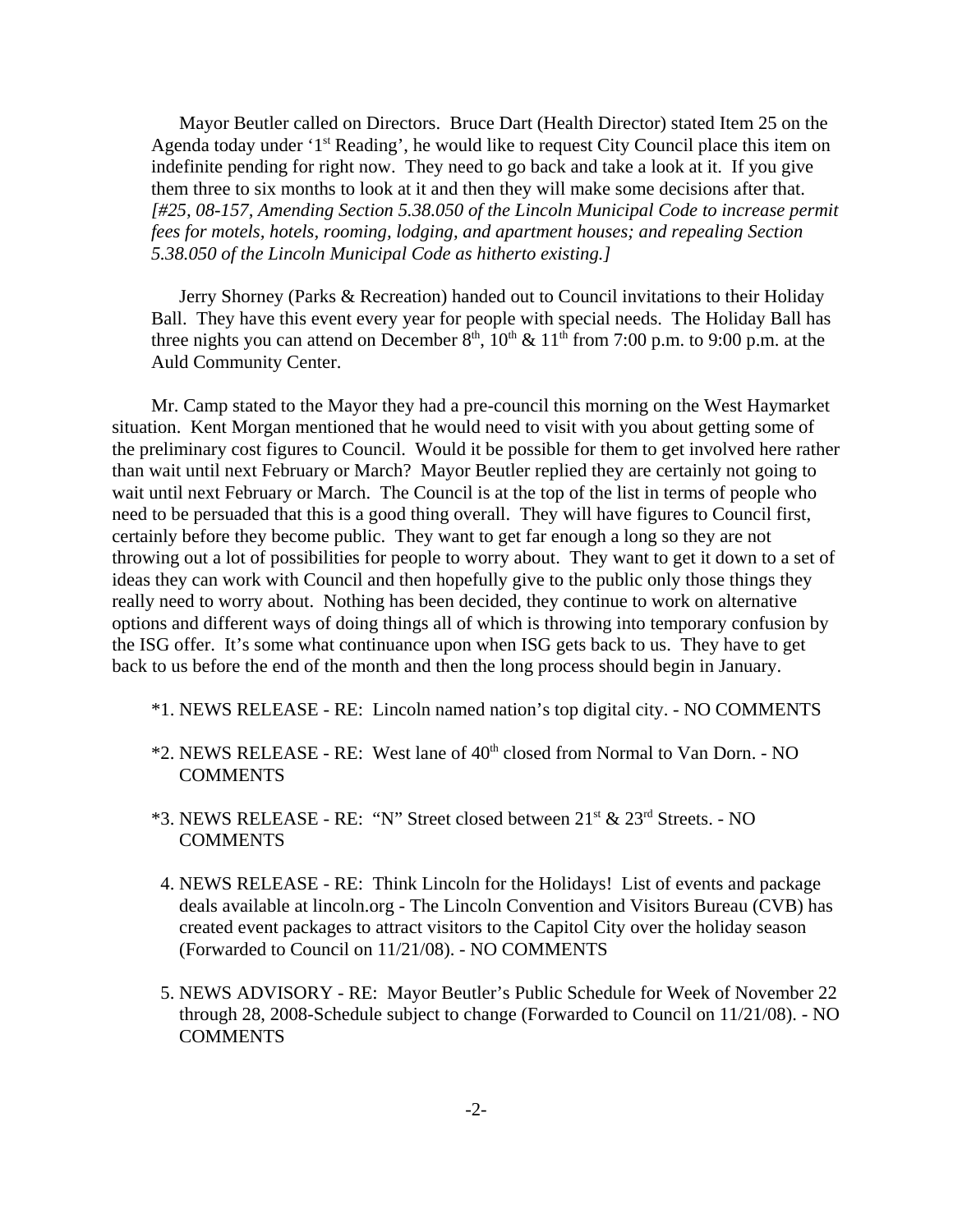- 6. Memo to Mayor Beutler, City Council, Chief Tom Casady from Greg Key, Chair of the Citizen Police Advisory Board (CPAB) - RE: Complaint #09-08. - NO COMMENTS
- 7. NEWS ADVISORY RE: Mayor Beutler's news conference on 11/25/08 at 10:15 a.m. at  $555 S$ .  $10<sup>th</sup>$  Street, to announce his action on the impact fee freeze approved by the City Council. - NO COMMENTS
- 8. NEWS RELEASE RE: Mayor Beutler says freeze on impact fees means fewer infrastructure projects (Forwarded to Council on 11/25/08). - NO COMMENTS
- 9. NEWS RELEASE RE: Mayor Beutler forms Advisory Committee for reform of Development Services (Forwarded to Council on 11/25/08). - NO COMMENTS
- 10. NEWS RELEASE RE: Mayor Beutler issues "Mayor's Spam® Challenge" (Forwarded to Council on 11/25/08). - Mayor Beutler mentioned this issue earlier under his comments. See that discussion under "I. Mayor".
- 11. NEWS RELEASE RE: 5 City-TV's "Live and Learn" features Ted Sorensen-Lecture and theatre dedication also airing on channels 5 and 21. - NO COMMENTS
- 12. NEWS RELEASE RE: Pedestrian signal at  $66<sup>th</sup>$  & Mopac out of operation. NO COMMENTS
- 13. NEWS ADVISORY RE: Mayor Beutler's Public Schedule for Week of November 27 through December 5, 2008 - Schedule subject to change. - NO COMMENTS
- 14. Washington Report November 21, 2008. NO COMMENTS

## **II. DIRECTORS -**

### **FINANCE/BUDGET** - NO COMMENTS

- \*1. November Sales Tax Reports:
	- a.) Actual compared to projected sales tax collections;
	- b.) Gross sales tax collections (with refunds added back in) 2003-2004 through 2008- 2009;
	- c.) Sales tax refunds 2003-2004 through 2008-2009; and
	- d.) Net sales tax collections 2003-2004 through 2008-2009.

### **FINANCE/CITY TREASURER -**

1. Monthly City Cash Report for October 2008. - NO COMMENTS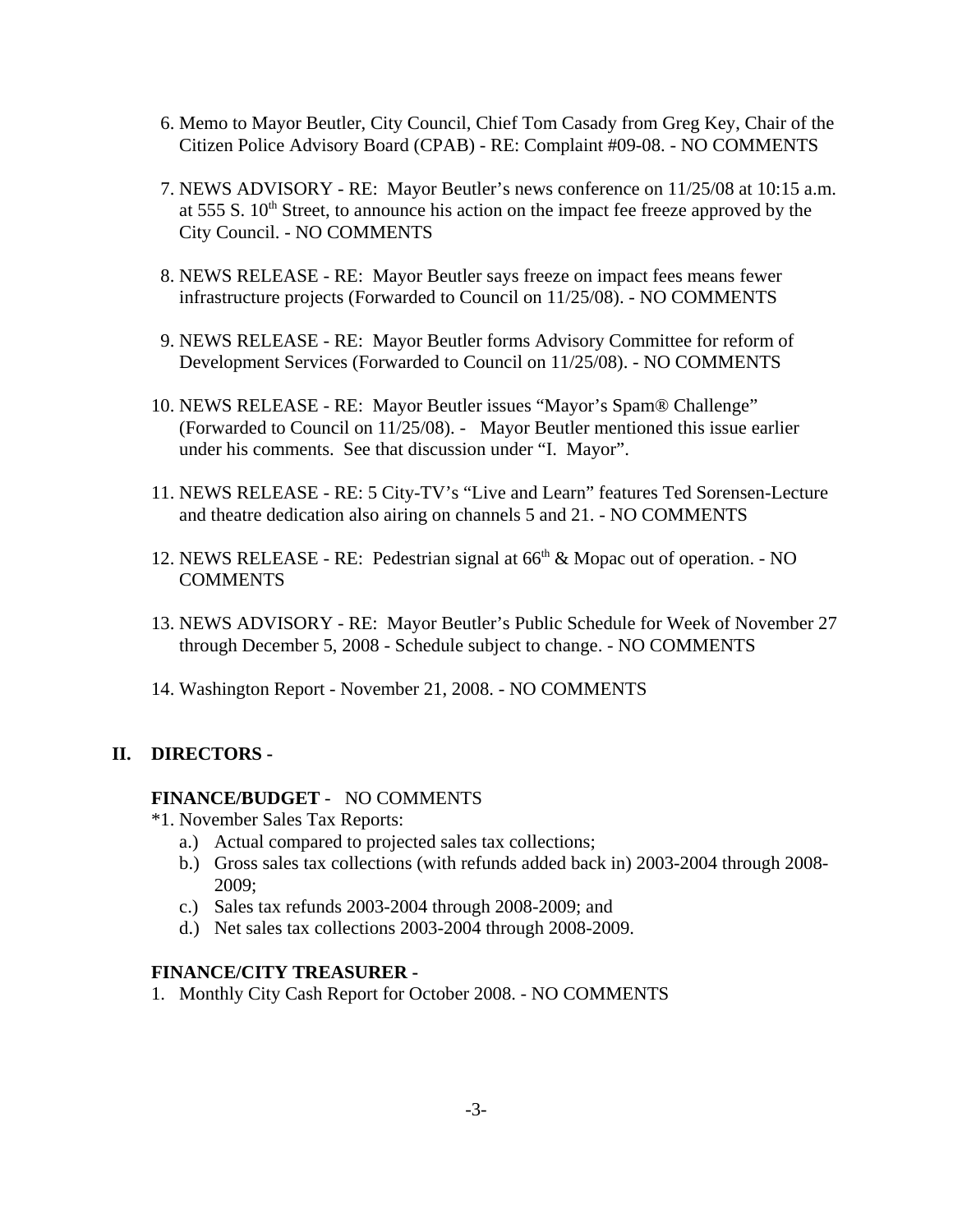#### **LIBRARY -**

\*1. Library Director's Report. - NO COMMENTS

### **PLANNING -**

\*1. Annexation by Ordinance Map - Ordinance #19167 - Effective: November 11, 2008, 5.46 acres. - NO COMMENTS

#### **PUBLIC WORKS/STARTRAN -**

1. Memo from Greg MacLean - RE: StarTran Advisory Board Actions. - NO **COMMENTS** 

#### **PUBLIC WORKS/WATERSHED MANAGEMENT -**

1. E-Mail Information - RE: Resolution 08R-308 - Hazard Mitigation Plan for 12/08/08 Public Hearing (Forwarded to Council on 11/24/08). - NO COMMENTS

#### **III. CITY CLERK -**

Deputy City Clerk Teresa Meier stated on their Agenda today, Item 19 under "Public Hearing Ordinances -  $2<sup>nd</sup>$  Reading" just a reminder on November  $17<sup>th</sup>$  Council voted to have 2nd & 3rd Readings. The Public hearing and action on this item today. *[#19, 08-160, Change of Zone 08053HP - Application of Engineering Design Consultants on behalf of Kevin D. and Carla J. Pinneo to designate the Foster House at 1021 D Street as a historic landmark.*]

For Item 23, they have a request from Public Works to place this item on pending indefinitely. *[#23, 08R-297, Approving a Cooperative Agreement between the Nebraska Department of Environmental Quality and the City of Lincoln regarding State of Nebraska Grant funding from the Stormwater Management Plan.]* 

As Bruce Dart (Health Director) mentioned on Item 25, they have a request to place this item on pending indefinitely. *[#25, 08-157, Amending Section 5.38.050 of the Lincoln Municipal Code to increase permit fees for motels, hotels, rooming, lodging, and apartment houses; and repealing Section 5.38.050 of the Lincoln Municipal Code as hitherto existing.]* 

### **IV. COUNCIL REQUESTS/CORRESPONDENCE -**

### **JON CAMP -**

Mr. Camp commented to Greg MacLean (Public Works & Utilities Director) that he was glad to see the article in the newspaper today about the anti-ice solution. People have called him saying they've seen the same street has been covered like four times. How long does that last? Mr. MacLean replied it can last up to a week, it depends on if they have any moisture and that type of thing but it's a low cost application. It does have an effect on frost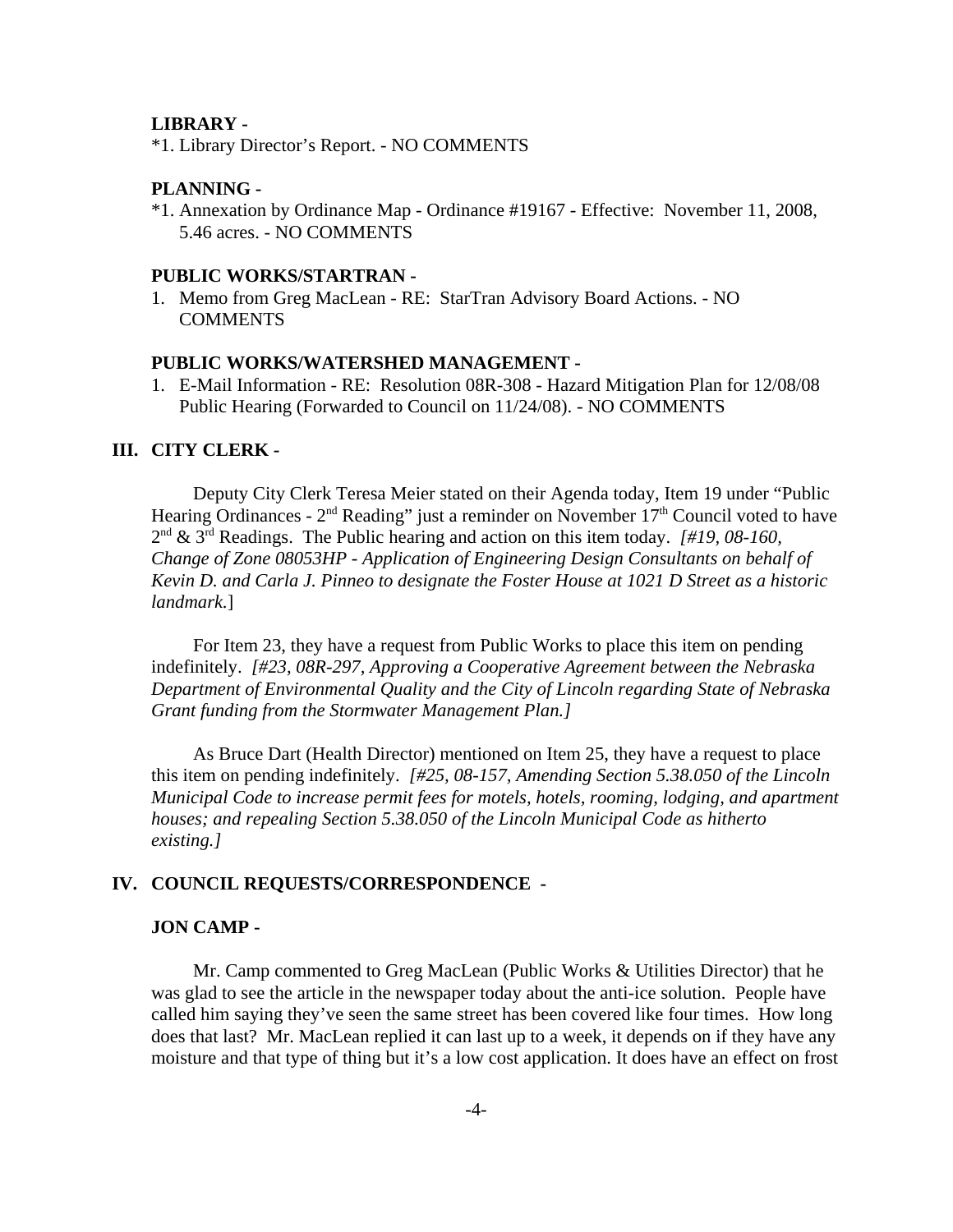build ups, so even if there's no precipitation there is a safety factor build in. The crews go out and take a look at it to make sure it's still effective. Mr. Camp asked what does it cost per application? Mr. MacLean replied he doesn't know, but he can check and get back to him.

Mr. Camp asked Greg MacLean for an update on the work that's being done in West Lincoln pass Southwest  $40<sup>th</sup>$  Street? The re-lining of the 30 inch sanitary line that's not connected to anything. Mr. MacLean gave an update on the West O trunk sewer project. On that particular project they had a problem with the pipe supplier. They put a pipe in that was failing. There was a manufacture default, they put a pipe in that was failing. They worked closely with legal and the wastewater department to come up with a solution. As part of the warranty work they are putting a liner in to make sure that pipe functions in the form it supposed to. Mr. MacLean noted you're right, there's nobody connected on which was good that gave them time to make that correction and that is part of the original construction contract. It does not cost them any extra to make the fix, it's part of the warranty. That particular manufacture went out of business. They've had some other problems.

Mr. Camp stated to Don Herz (Finance Director) a question came up in the last week or two about the JPA that they formulated on the jail and when the assessment starts on it. Could you explain exactly what's going on because it sounds like for this year or this December that people's homeowners property tax statements will have an assessment for the JPA. Mr. Camp commented Steve Hubka had sent him some information but there's still questions of some other party. Don Herz replied he thinks their assessment will be effective for calendar year of 2009 to be paid in 2009. Mr. Camp commented so it's a 2008 comp-assessment. How can you have anything assessed when there is no authority. The concern came up of how do you assess something when they just voted to create the JPA. It wasn't in effect the whole 2008, and doesn't have a board yet.

Mr. Marvin commented Eschliman is on the board. Ms. Eschliman commented they had one meeting. She will get Mr. Camp the minutes of the meeting. Mr. Camp stated to Mr. Herz next week can you give Council some information on it and explain the City with the savings about \$1.4 million. His understanding right now there's no intent to lower the City's levy so that would be excess funds that they would receive. Mr. Herz stated okay.

### **JONATHAN COOK - Absent**

**DOUG EMERY - No Comments**

**ROBIN ESCHLIMAN - No Comments**

**DAN MARVIN - No Comments**

**JOHN SPATZ - No Comments**